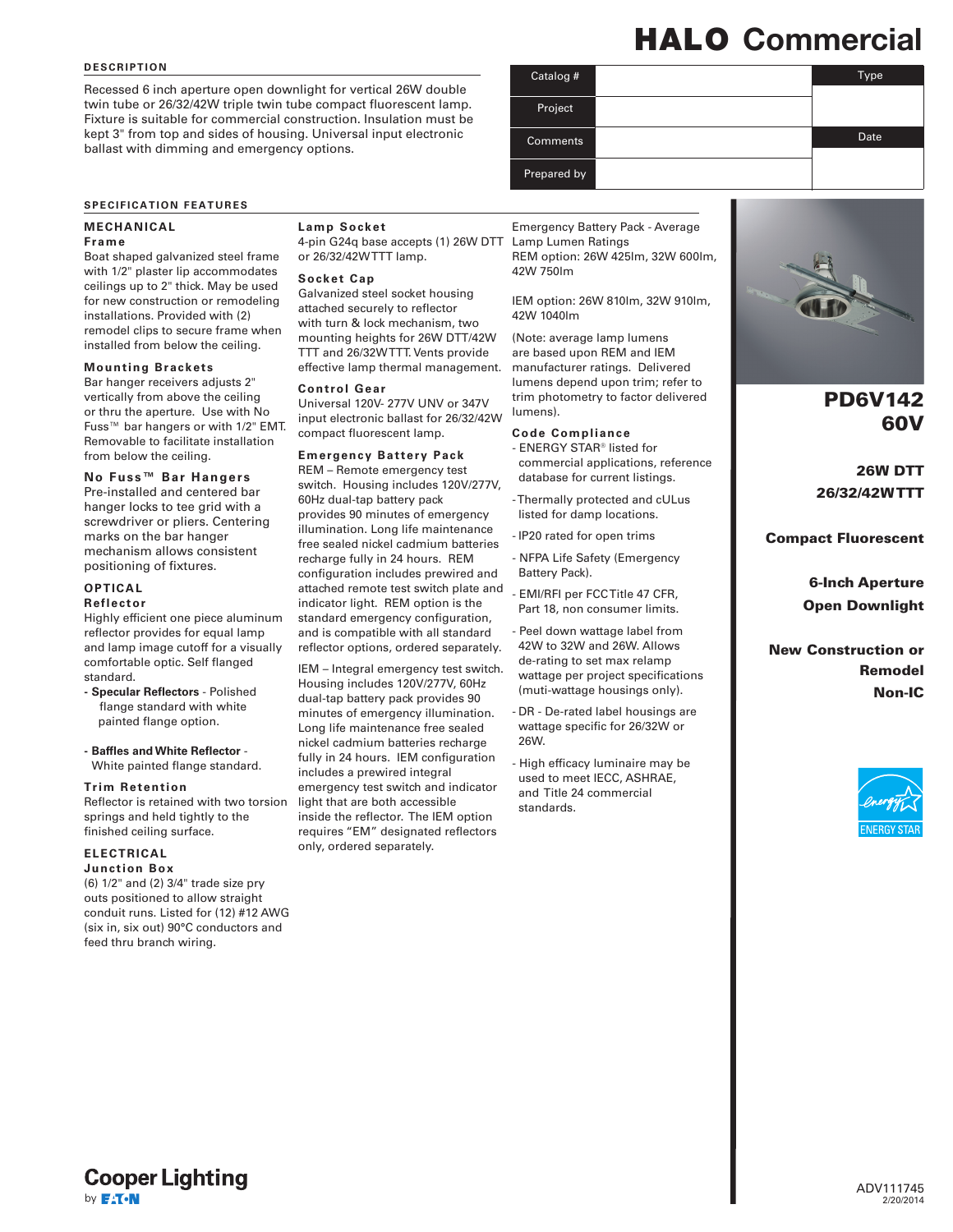# HALO Commercial and the state of the state of the state of the state of the state of the state of the state of the state of the state of the state of the state of the state of the state of the state of the state of the sta

## **ENERGY DATA**

| PD6V142E, PD6CPV142E                                           |                                                          |  |  |  |
|----------------------------------------------------------------|----------------------------------------------------------|--|--|--|
| MIN. STARTING TEMP -5°F / -20°C                                | <b>SOUND RATING CLASS A</b>                              |  |  |  |
| <b>EMI/RFI EMISSIONS FCC 47CFR PART 18 NON-CONSUMER LIMITS</b> |                                                          |  |  |  |
| INPUT FREQUENCY 50/60 Hz                                       | POWER $FactorOR > 0.98$                                  |  |  |  |
| $THD < 10\%$                                                   | INPUT VOLTAGE 120V - 277V ±10%                           |  |  |  |
| CREST FACTOR $< 1.7$                                           |                                                          |  |  |  |
| OPERATING FREQUENCY > 40KHZ                                    | UL LISTED CLASS P, TYPE 1 OUTDOOR, CSA OR C/UL CERTIFIED |  |  |  |
|                                                                | Input Power 28W                                          |  |  |  |
| CF026W/G240                                                    | INPUT CURRENT 0.50A @ 120V                               |  |  |  |
|                                                                | Input Current 0.22A @ 277V                               |  |  |  |
|                                                                | Ballast factor 1.00                                      |  |  |  |
|                                                                | Input Power 28W                                          |  |  |  |
| CFTR26W/GX240                                                  | Input Current 0.50A @ 120V                               |  |  |  |
|                                                                | Input Current 0.22A @ 277V                               |  |  |  |
|                                                                | Ballast factor 1.00                                      |  |  |  |
|                                                                | Input Power 35W                                          |  |  |  |
| CFTR32W/GX240                                                  | Input Current 0.50A @ 120V                               |  |  |  |
|                                                                | Input Current 0.22A @ 277V                               |  |  |  |
|                                                                | Ballast factor .98                                       |  |  |  |
|                                                                | Input Power 45W                                          |  |  |  |
| CFTR42W/GX240                                                  | Input Current 0.50A @ 120V                               |  |  |  |
|                                                                | Input Current 0.22A @ 277V                               |  |  |  |
|                                                                | Ballast factor .96                                       |  |  |  |

| PD6V1423E                                                      |                                               |  |  |  |
|----------------------------------------------------------------|-----------------------------------------------|--|--|--|
| MIN. STARTING TEMP 0°F / -18°C                                 | <b>SOUND RATING CLASS A</b>                   |  |  |  |
| <b>EMI/RFI EMISSIONS FCC 47CFR PART 18 NON-CONSUMER LIMITS</b> |                                               |  |  |  |
| INPUT FREQUENCY 60 Hz                                          | POWER FACTOR $> 0.98$                         |  |  |  |
| THD < 10%                                                      | INPUT VOLTAGE 347VAC ±10%                     |  |  |  |
| OPERATING FREQUENCY 50-60 KHZ                                  | CULUS LISTED CLASS P, TYPE 1 OUTDOOR, TYPE CC |  |  |  |
|                                                                | Input Power 31W                               |  |  |  |
| CF026W/G240                                                    | INPUT CURRENT 0.09A @ 347V                    |  |  |  |
|                                                                | Ballast factor 1.02                           |  |  |  |
|                                                                | Crest factor $< 1.6$                          |  |  |  |
|                                                                | Input Power 31W                               |  |  |  |
| CFTR26W/GX240                                                  | Input Current 0.09A @ 347V                    |  |  |  |
|                                                                | Ballast factor 1.02                           |  |  |  |
|                                                                | Crest factor $<$ 1.6                          |  |  |  |
|                                                                | Input Power 36W                               |  |  |  |
| CFTR32W/GX24Q                                                  | Input Current 0.11A @ 347V                    |  |  |  |
|                                                                | Ballast factor 0.98                           |  |  |  |
|                                                                | Crest factor $< 1.5$                          |  |  |  |
|                                                                | Input Power 50W                               |  |  |  |
| CFTR42W/GX240                                                  | Input Current 0.15A @ 347V                    |  |  |  |
|                                                                | Ballast factor 1.00                           |  |  |  |
|                                                                | Crest factor $< 1.5$                          |  |  |  |

## **DIMENSIONS**